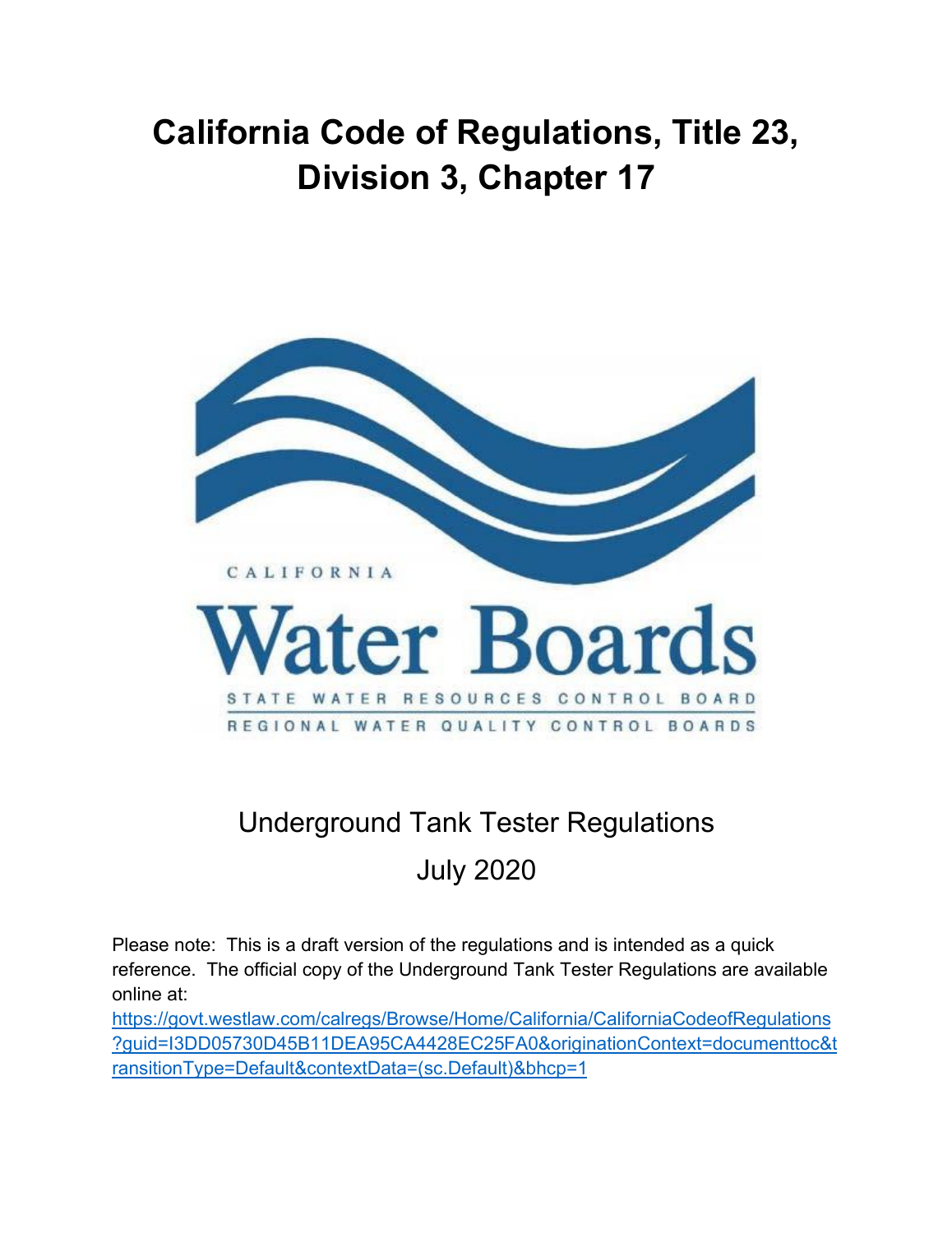# **California Code of Regulations**

## **Title 23. Waters**

## **Division 3. State Water Resources Control Board and Regional Water Quality Control Boards**

**Chapter 17. Underground Tank Tester Regulations**

## **Table of Contents**

| Article 1. |                                                                             |  |
|------------|-----------------------------------------------------------------------------|--|
| $§$ 2730.  |                                                                             |  |
| § 2731.    |                                                                             |  |
| Article 2. |                                                                             |  |
| \$2740.    |                                                                             |  |
| $§$ 2741.  |                                                                             |  |
| Article 3. |                                                                             |  |
| $§$ 2750.  |                                                                             |  |
| $§$ 2751.  |                                                                             |  |
| Article 4. |                                                                             |  |
| § 2760.    |                                                                             |  |
| $§$ 2761.  |                                                                             |  |
| $§$ 2762.  |                                                                             |  |
| $§$ 2763.  |                                                                             |  |
| Article 5. |                                                                             |  |
| $§$ 2770.  |                                                                             |  |
| § 2770.5.  |                                                                             |  |
| $§$ 2771.  | Liability of Licensee; Employee Records; Completion of Training for Testing |  |
| $§$ 2772.  |                                                                             |  |
| § 2773.    |                                                                             |  |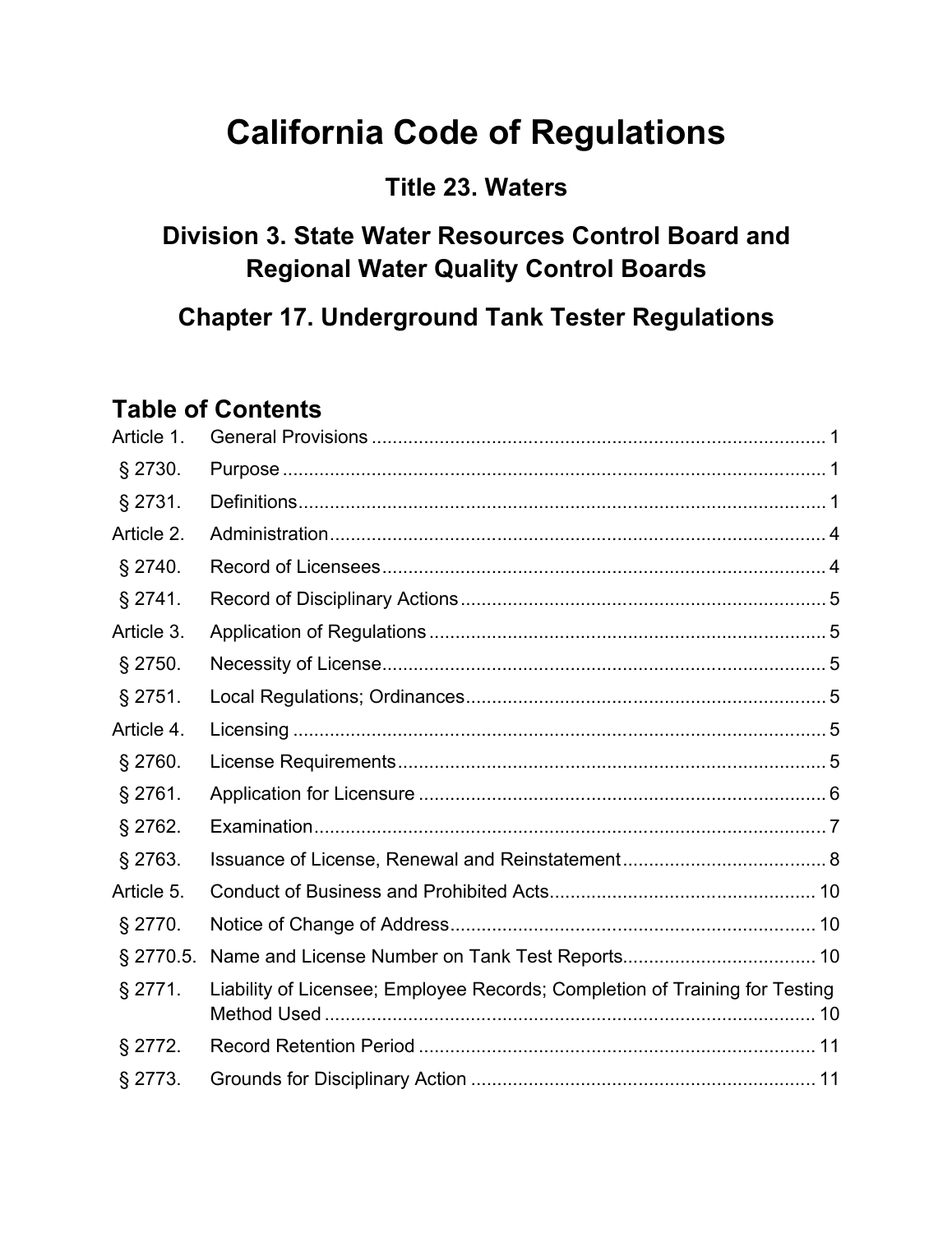| Article 6. |  |
|------------|--|
| $\S$ 2780. |  |
| $§$ 2781.  |  |
| $§$ 2782.  |  |
| $§$ 2783.  |  |
| $§$ 2784.  |  |
| $§$ 2785.  |  |
| Article 7. |  |
| $\S$ 2800. |  |
| $\S$ 2801. |  |
| \$2802.    |  |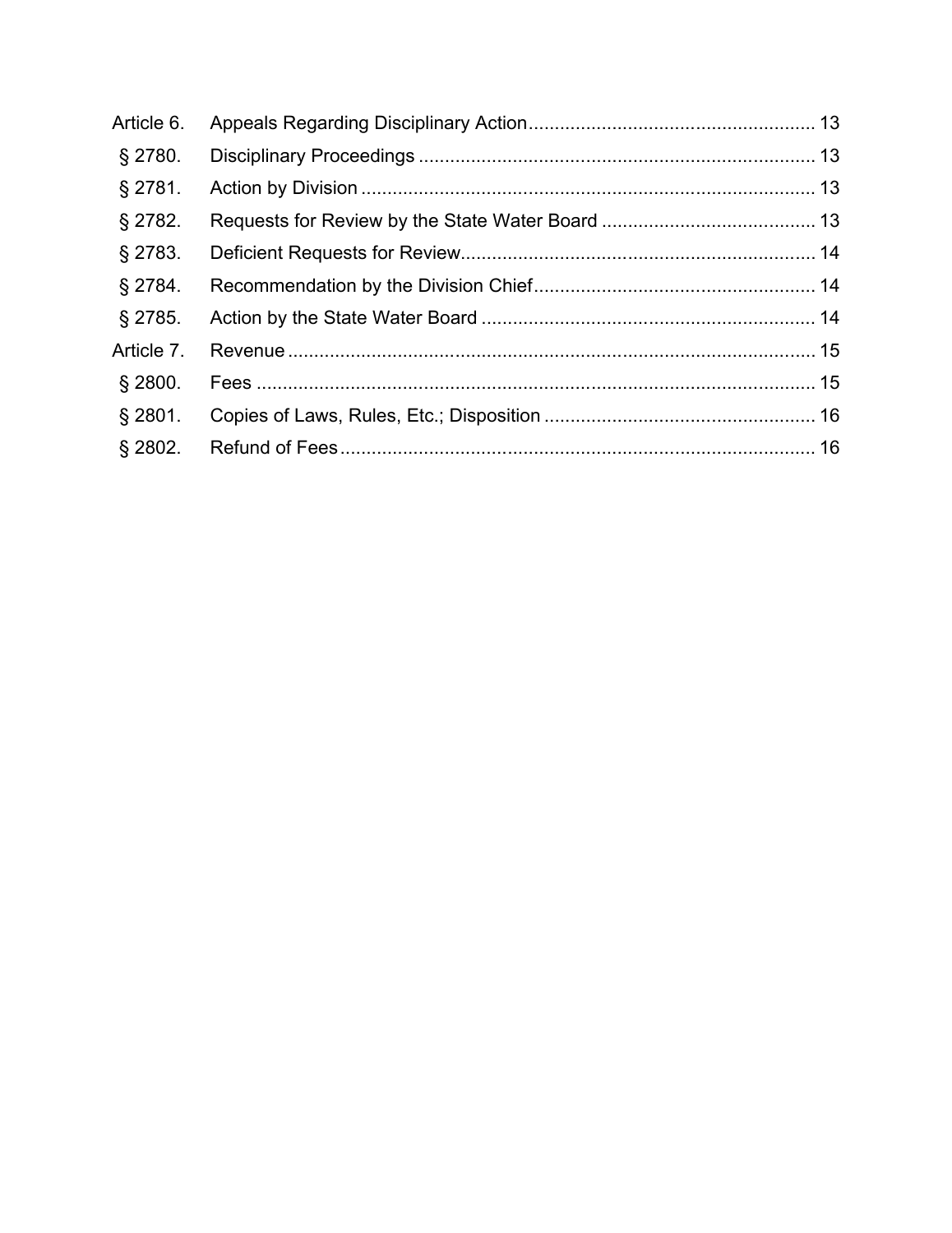## <span id="page-3-0"></span>**Article 1. General Provisions**

## <span id="page-3-1"></span>**§ 2730. Purpose**

The State Water Board is vested with all the functions and duties relating to the administration of the Tank Tester License Program (section 25284.4 Health and Safety Code). Specifically, the purpose of the Tank Tester License Program is to protect the environment and public health and safety by establishing minimum qualifications for those who test underground storage tanks and associated piping and by establishing a licensing program for underground storage tank testers.

Authority cited: Section 25284.4, Health and Safety Code. Reference: Section 25284.4, Health and Safety Code.

## <span id="page-3-2"></span>**§ 2731. Definitions**

- (a) "Address of record" means the address at which the licensee wishes to be contacted by the State Water Board. The address of record is public information.
- (b) "Advertisement" means any written or printed communication for the purpose of soliciting, describing, or promoting the licensee's business including a brochure, letter, pamphlet, newspaper, periodical, publication or other writing. Advertisement also includes a radio, television, or similar airwaves transmission, or videotape recording which solicits or promotes the licensee's business. It does not include:
	- (1) a free directory listing which does not allow space for a license number;
	- (2) any printing or writing on buildings or vehicles where the purpose of the printing is identification;
	- (3) any printing, writing, or other communication used in the ordinary course of business where the purpose of the communication is other than solicitation or promotion of business.
- (c) "Applicant" means any person who files an application for a tank tester license in accordance with the provisions of section 2761.
- (d) "Approved course of study" means a course of study approved by the Division after being recommended by a committee appointed by the Division and which includes, but is not limited to:
	- (1) General principles of tank and piping testing;
	- (2) Basic understanding of the mathematics relating to tank testing;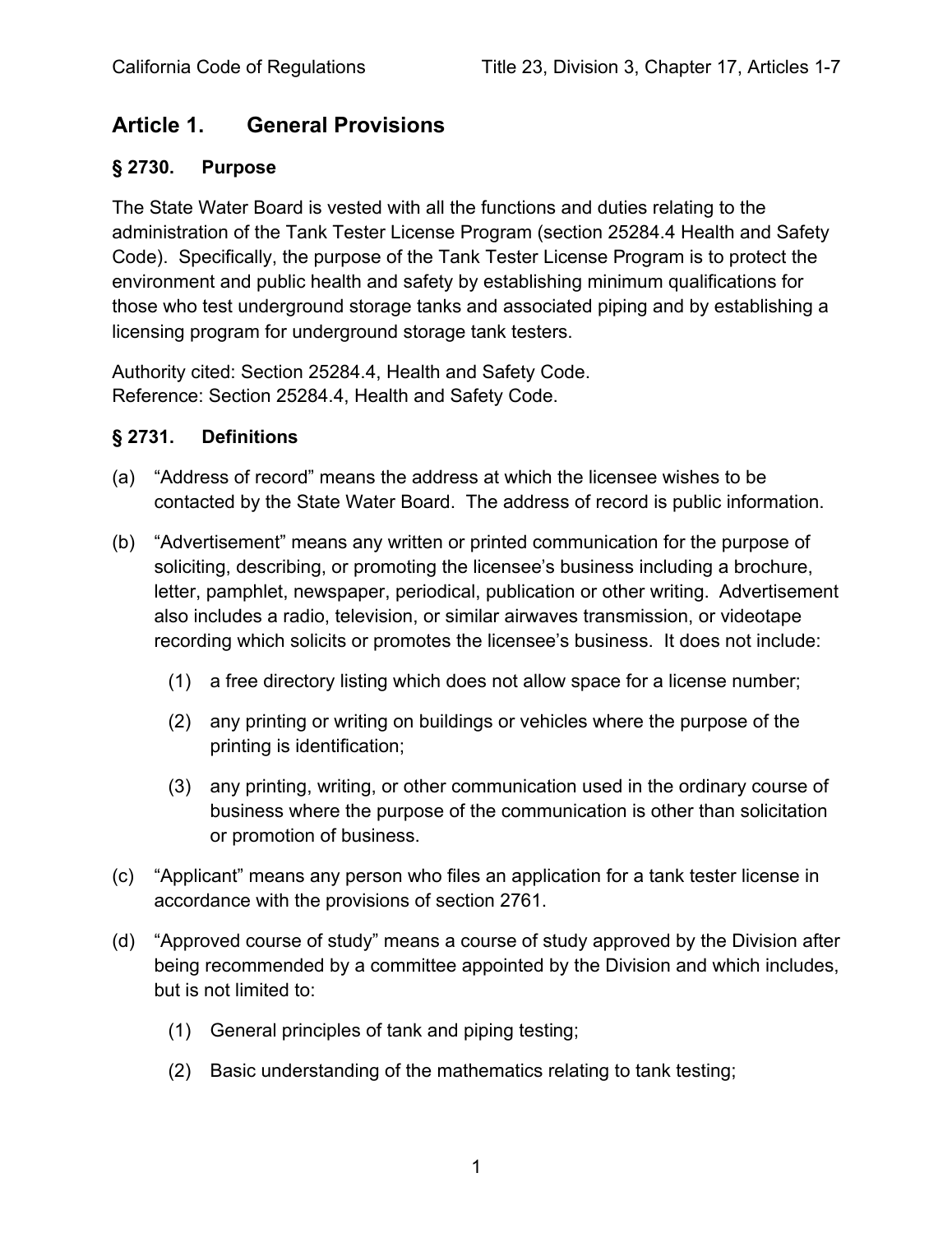- (3) Understanding of test procedures, principles, and equipment;
- (4) Knowledge of the regulations and laws pertaining to underground storage tanks;
- (5) Proper safety procedures;
- (6) Written examination to be administered to each student to determine the student's knowledge and understanding of the course of study material.

Anyone who desires to provide an approved course of study shall furnish the Division with the following material:

- (A) An instruction manual proposed for use by the instructor which covers all material and information to be given to students and which is in accordance with the provisions of subdivisions (d)(1)-(6) of this section.
- (B) Copies of all handout material to be given to students.
- (C) Copies of all video tapes to be used for instructional purposes.
- (D) Names, addresses, telephone numbers, and related work experience of each instructor and information as to the subject matter to be taught by each instructor.
- (E) Physical location of classroom instruction.
- (F) Physical location of underground storage tanks to be used for handson training.
- (G) A copy of the written examination to be administered to students to determine their knowledge and understanding of the course of study material.
- (e) "Assignment" means giving permission to another to use one's license for the purpose of conducting the business of a tank tester, including advertising, billing, and furnishing reports to clients.
- (f) "Declarant" means a person who verifies an applicant's tank testing experience by declaring personal knowledge of the experience in writing, under penalty of perjury.
- (g) "Direct personal supervision" means the watchful care and inspection of the conduct and performance of a tank tester by a licensee while the licensee and the tank tester are physically located at the work site.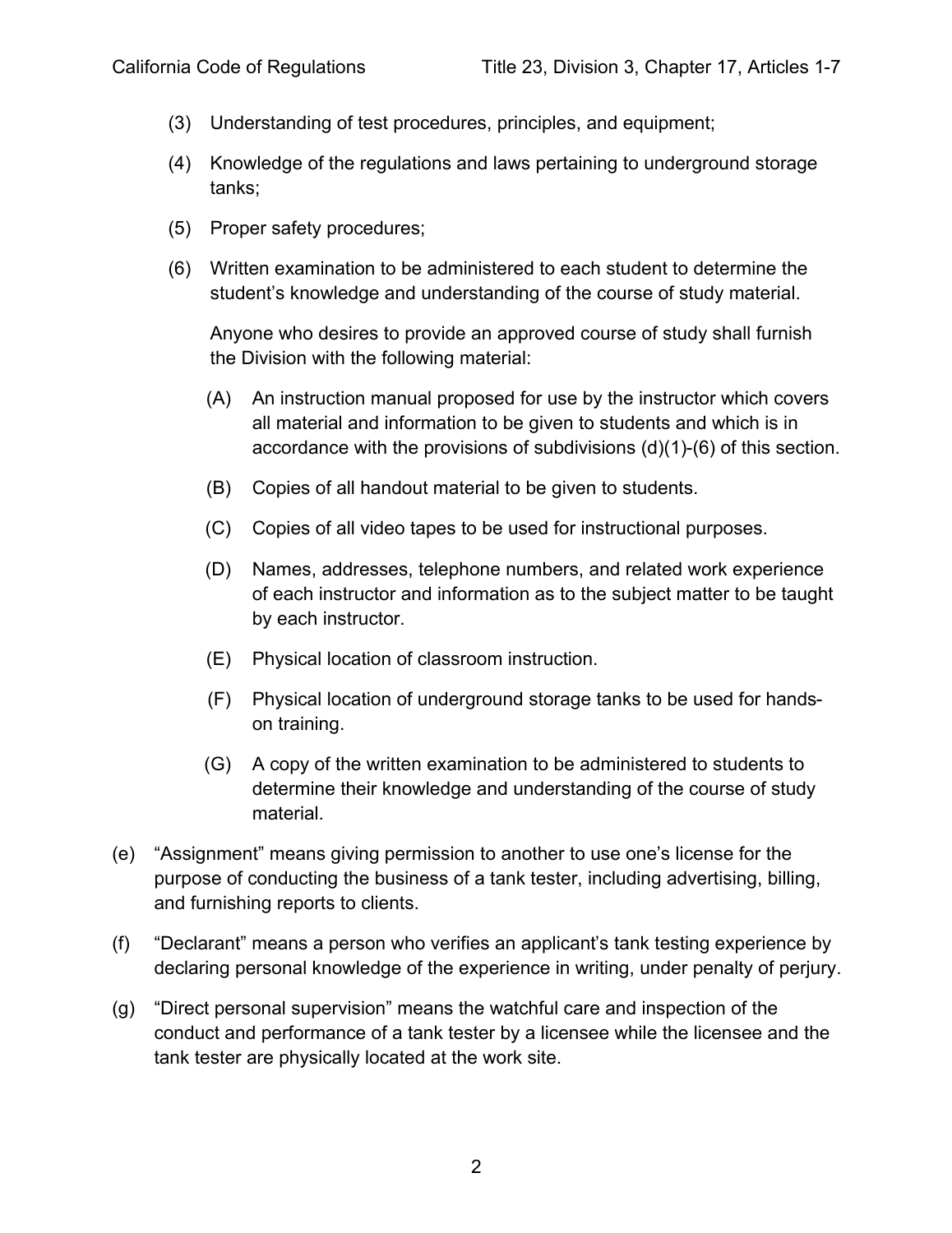- (h) "Division" means the Division of the State Water Board in which the Office of Tank Tester Licensing is located.
- (i) "Fraud" or "deception" includes but is not limited to:
	- (1) knowingly making a false statement relating to the results of a tank integrity test or methods or information obtained in the course of employment;
	- (2) fabricating evidence;
	- (3) making a representation that any part of a tank integrity testing method or associated equipment is certified, approved, or in any way sanctioned by the State Water Board unless the method or equipment is actually certified, approved, or sanctioned by the State Water Board;
	- (4) failing to provide the services for which compensation has been received or which were agreed to by contract;
	- (5) filing a false tank test report with a state or local agency or tank owner or operator or providing test results for a tank or piping test which was not tested in whole or in part;
	- (6) manipulating or causing the manipulation of test data including willfully or negligently misreading or misinterpreting test data;
	- (7) accepting or agreeing to accept compensation for false test results.
- (j) "License" means a pocket card issued by the State Water Board which authorizes the licensee to conduct the business of an underground storage tank tester. The license shall contain but not be limited to the following:
	- (1) a clear, full-face, one inch by one inch color photograph taken within one year immediately preceding the date of filing the application;
	- (2) the first and last name of the licensee;
	- (3) the address of record of the licensee;
	- (4) the license number;
	- (5) the expiration date of the license.

The license is the property of the State Water Board.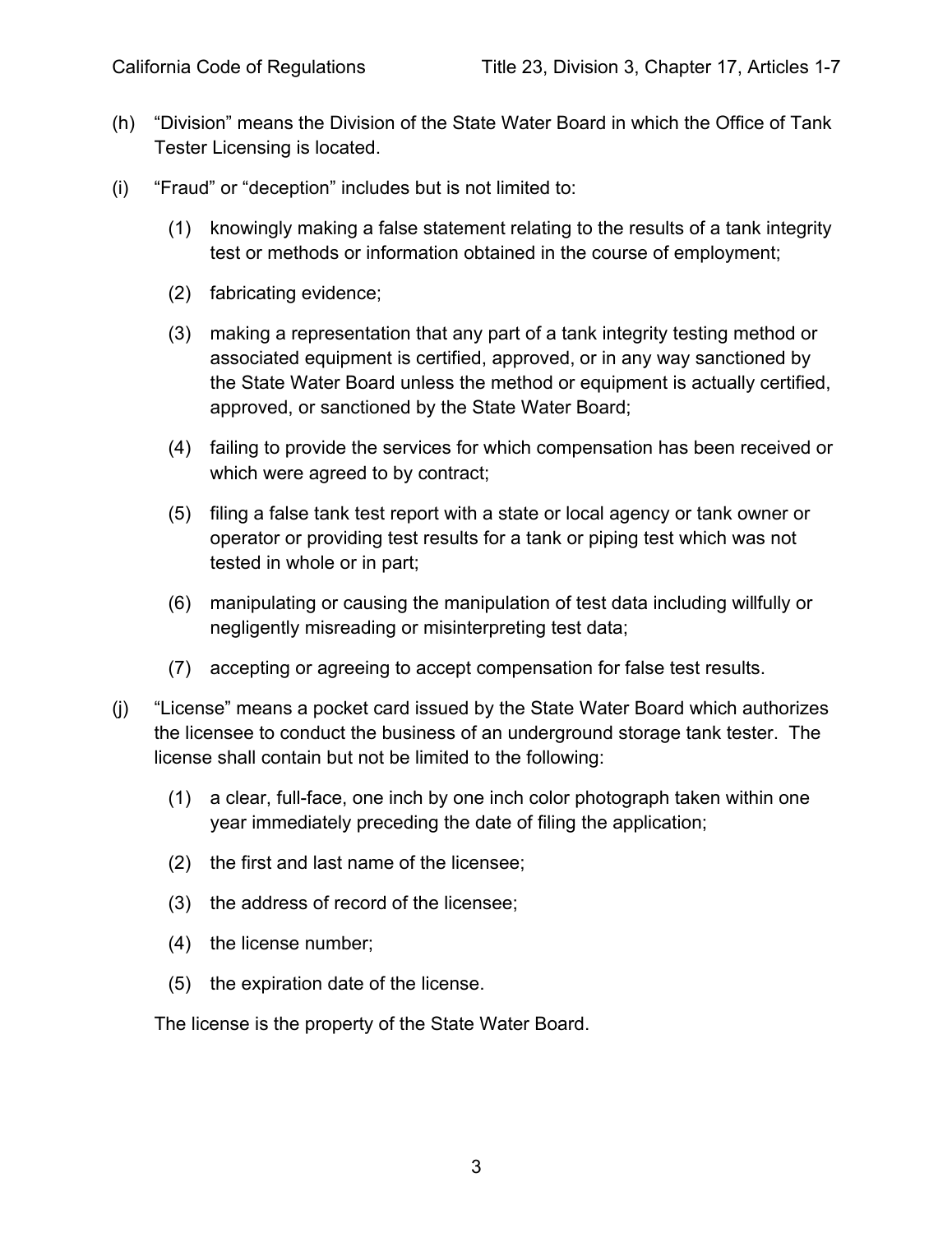- (k) "Licensee" means any person licensed under these regulations as a tank tester and who possesses a current and valid tank tester license issued by the State Water Board.
- (l) "Local agency" means the department, office, or other agency of a county or city designated pursuant to section 25283 of the Health and Safety Code.
- (m) "Manufacturer" means any business which produces tank integrity testing equipment and which may provide training in the use of that equipment.
- (n) "Office of Tank Tester Licensing" means the unit of the Division which exercises the day-to-day functions of the Underground Tank Tester License Program.
- (o) "Qualifying Experience" means experience in all aspects of tank integrity testing including personally setting up and operating tank integrity testing equipment, collecting data and producing reports under the direct and personal supervision of a licensed tank tester, during which time training is successfully completed from a manufacturer in the appropriate test procedures.
- (p) "State Water Board" as used in these regulations means the five members of the State Water Resources Control Board.
- (q) "Tank integrity test" means a tank integrity test as defined in section 2611 of Chapter 16 of the California Code of Regulations.
- (r) "Tank tester" means any person who performs integrity tests on underground storage tanks or associated piping.

Authority cited: Section 25284.4, Health and Safety Code. Reference: Sections 25283 and 25284.4, Health and Safety Code.

## <span id="page-6-0"></span>**Article 2. Administration**

## <span id="page-6-1"></span>**§ 2740. Record of Licensees**

The Office of Tank Tester Licensing shall maintain a current roster of the names, addresses, telephone numbers, and license numbers of all licensed tank testers. The roster shall be furnished to local agencies at least twice per calendar year and shall be made available to local agencies and interested parties upon request.

Authority cited: Section 25284.4, Health and Safety Code. Reference: Section 25284.4, Health and Safety Code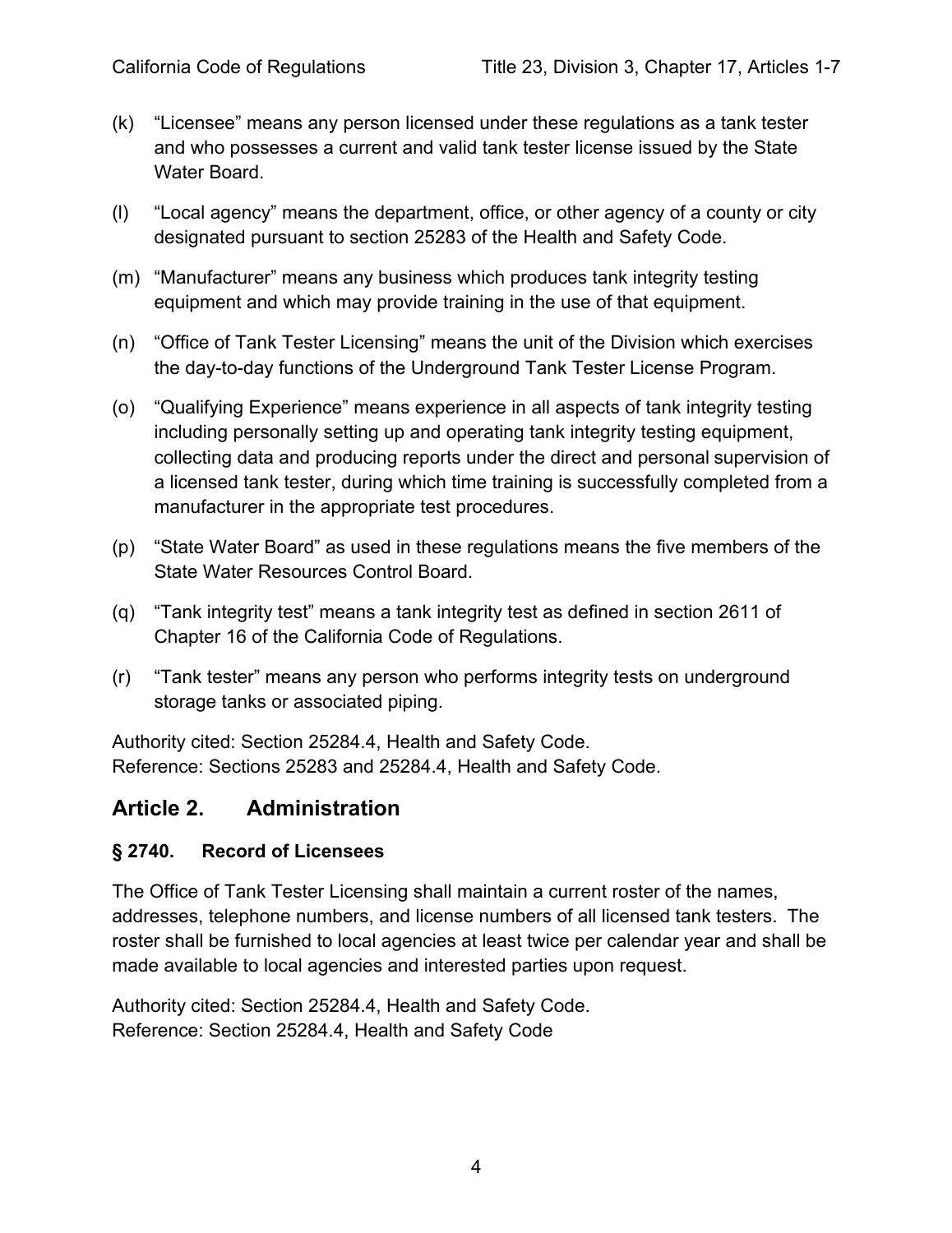## <span id="page-7-0"></span>**§ 2741. Record of Disciplinary Actions**

Written information regarding disciplinary action taken against licensees shall be maintained by the Office of Tank Tester Licensing and information which meets the provisions of the Information Practices Act shall be furnished to local agencies as available and to interested parties upon request.

Authority cited: Section 25284.4, Health and Safety Code. Reference: Section 25284.4, Health and Safety Code

## <span id="page-7-1"></span>**Article 3. Application of Regulations**

## <span id="page-7-2"></span>**§ 2750. Necessity of License**

All tank integrity tests, as defined in section 2611 of Article 1 of Chapter 16 and conducted within this state, must be performed by or under the direct and personal supervision of a tank tester with a current and valid tank tester license issued pursuant to these regulations. No person shall be licensed unless the requirements as specified in Article 4 of these regulations have been met.

Authority cited: Section 25284.4, Health and Safety Code. Reference: Section 25284.4, Health and Safety Code.

## <span id="page-7-3"></span>**§ 2751. Local Regulations; Ordinances**

The provisions of these regulations shall not prevent the local authorities of any city, and/or county from: (a) requiring tank tester licensees to meet the requirements for and obtain a local business permit; (b) requiring licensees to register their name and file a copy of their State Water Board-issued tank tester license with the city and/or county. No fee, other than a fee for a local business permit, may be charged nor may any application be required by the city and/or county for that registration.

Authority cited: Section 25284.4, Health and Safety Code. Reference: Section 2599.2, Health and Safety Code.

## <span id="page-7-4"></span>**Article 4. Licensing**

## <span id="page-7-5"></span>**§ 2760. License Requirements**

An applicant for a tank tester license shall have successfully completed training from the manufacturer of the tank and piping test equipment to be used and shall:

(a) have completed a minimum of either one year of verifiable qualifying experience testing at least 50 underground storage tanks or have successfully completed both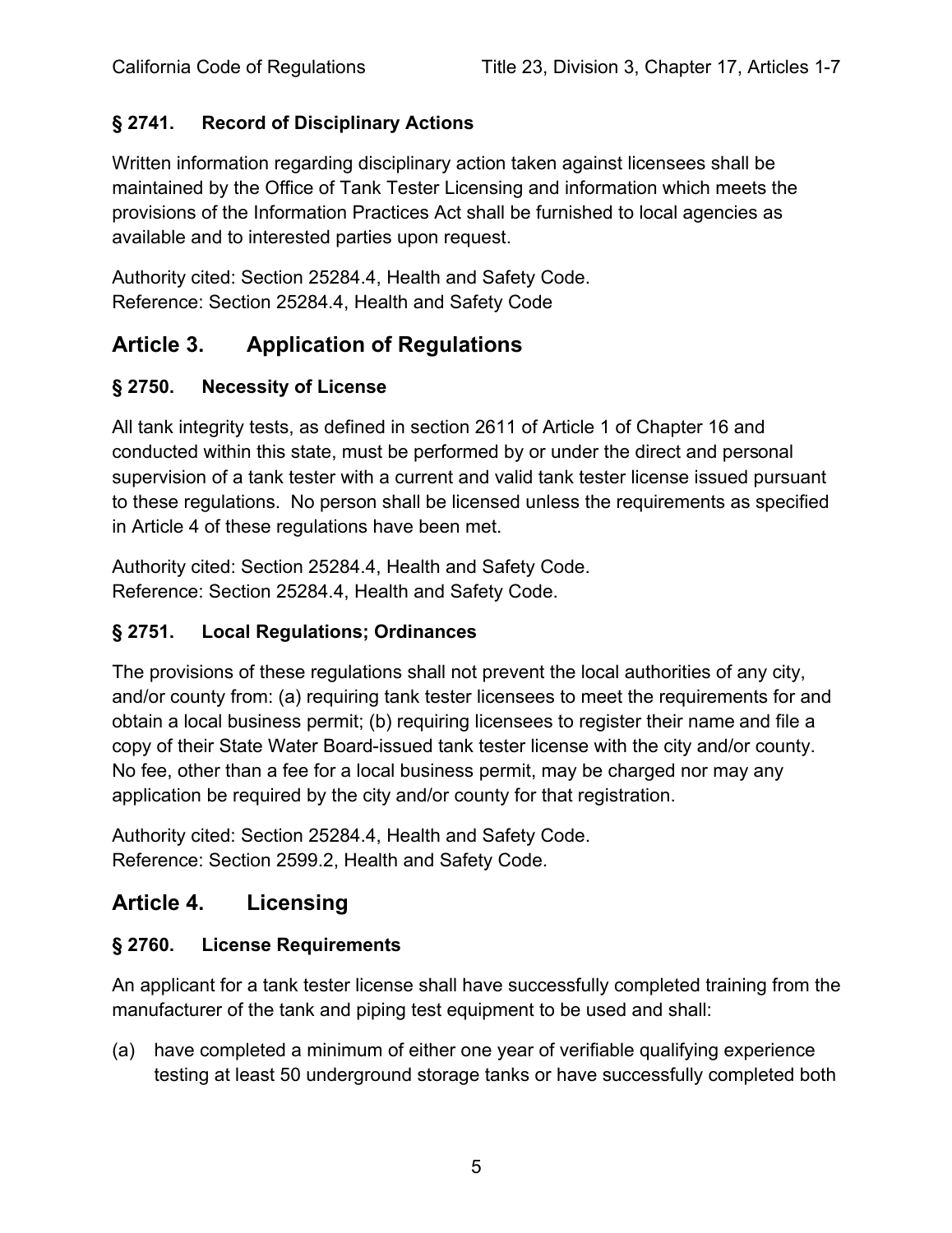6 months of qualifying experience during which at least 50 underground storage tanks were tested and an approved course of study as defined in section 2731;

- (b) file with the Division a completed application as specified in section 2761;
- (c) pay the nonrefundable application fee and the examination fee as specified in Article 7;
- (d) provide two color photographs as described in section 2731;
- (e) pass an examination administered under the direction of the Division as specified in section 2762;
- (f) pay the license fee as specified in Article 7 upon notification by the Division.

Authority cited: Section 25284.4, Health and Safety Code. Reference: Section 25284., Health and Safety Code.

#### <span id="page-8-0"></span>**§ 2761. Application for Licensure**

- (a) Content An application shall include but not be limited to:
	- (1) the full name, residence address, and the address of record of the applicant and the employer name and address if applicant is not self employed;
	- (2) a statement signed under penalty of perjury by a declarant, verifying the applicant's qualifying experience as specified in section 2760(a);
	- (3) verification that the applicant was trained by the manufacturer in the principles and use of the equipment and method upon which the applicant used to gain his or her qualifying experience and the tank and piping test equipment and method the applicant intends to use after licensure;
	- (4) applicant's original signature signed under penalty of perjury and date the application was signed;
	- (5) the nonrefundable application fee and the examination fee as specified in Article 7; and
	- (6) The Division may require the submission of any additional pertinent information, evidence, statements, or documents which would support the application for licensure.
- (b) Submittal An application shall be postmarked no later than three weeks before the examination. Applications postmarked after that date may be held over and processed for the next scheduled examination.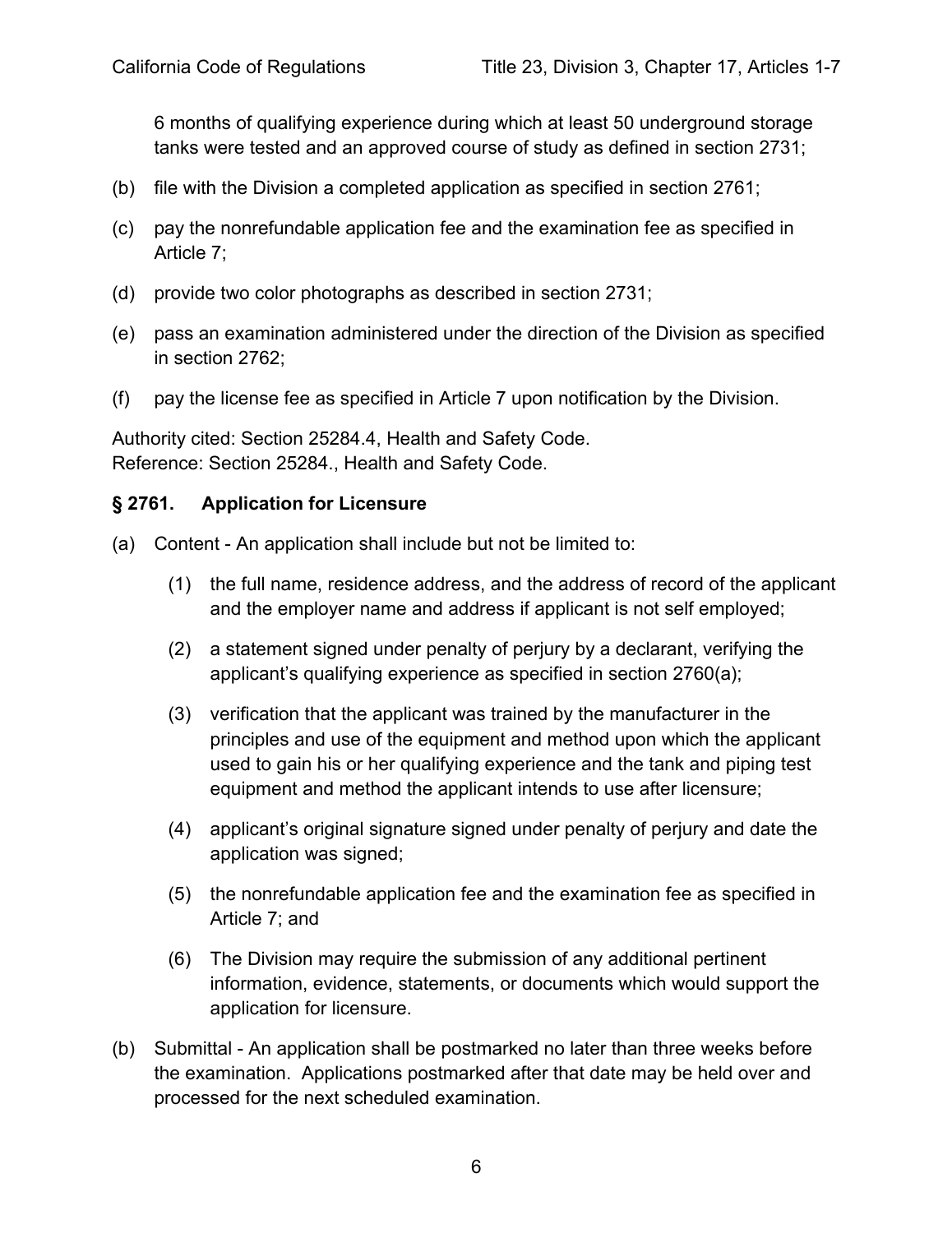- (c) Review The Division shall review the application and supporting documents to determine the applicant's eligibility for licensure.
- (d) Notice The Division shall notify applicants in writing within 15 days of receipt of an application whether the application is complete or deficient. The notice, if it indicates a deficiency, will state the specific information which is required to complete the application. If the application is deficient, the applicant may be scheduled for the next examination upon completion of the application.
- (e) Abandonment If an applicant fails to complete an application within one year of the date of receipt by the Office of Tank Tester Licensing, or fails to take the examination within one year after the date of receipt of the application by the Office of Tank Tester Licensing, the application shall be considered abandoned. An application submitted after the abandonment of a previous application shall be treated as a new application and shall be required to meet all of the requirements for an initial license.

Authority cited: Section 25284.4, Health and Safety Code. Reference: Section 25284.4, Health and Safety Code.

## <span id="page-9-0"></span>**§ 2762. Examination**

- (a) Content The examination shall include: (1) general principles of tank and piping tests; (2) basic understanding of the mathematics relating to tank and piping integrity testing; (3) knowledge of the regulations and laws governing underground storage tanks; and (4) proper safety procedures.
- (b) Frequency A minimum of two examinations shall be given each year.
- (c) Dishonest conduct during examination An applicant for licensure as a tank tester who engages in dishonest conduct during the examination shall have his or her examination confiscated immediately and shall not have his or her examination graded and shall be denied the opportunity to take the examination for one year.
- (d) Confidentiality of examination questions The Office of Tank Tester Licensing examination questions are confidential. Any person who removes all or part of an examination from the examination room or area, or who conveys or exposes all or part of an examination to any other person may be disqualified as a candidate for licensure for one year and in addition may be subject to administrative sanction under section 2773.
- (e) Notification of results Within 30 calendar days of the examination, the Division shall notify applicants in writing whether they have passed or failed the examination.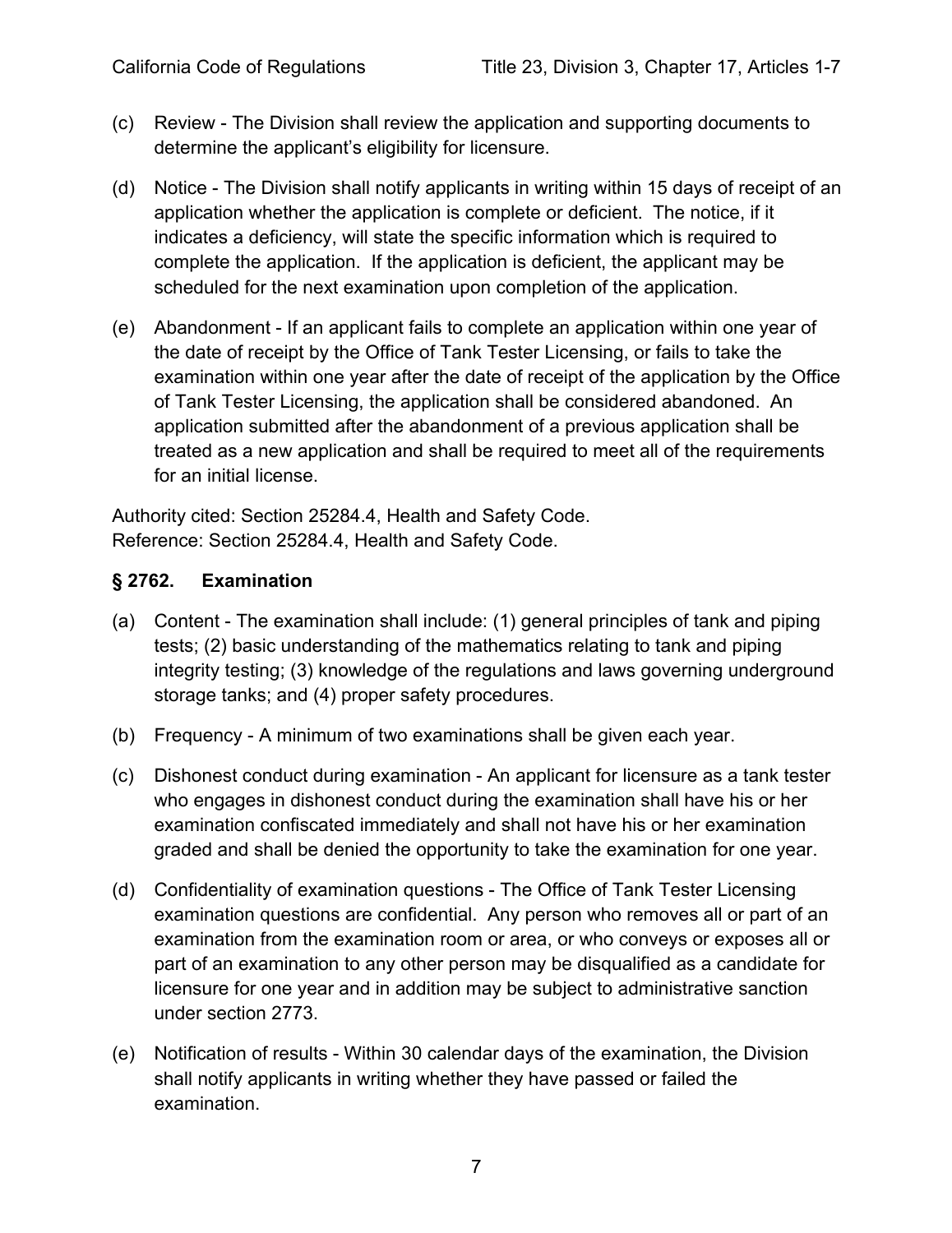(f) Failure to pass examination; reexamination fee - An applicant who fails to pass an initial examination shall be eligible for a subsequent examination upon paying the reexamination fee as prescribed by Article 7 and filing a completed application for reexamination within the time limits and conditions relating to applications for initial examinations provided in Section 2761.

Authority cited: Section 25284.4, Health and Safety Code. Reference: Section 25284.4, Health and Safety Code.

## <span id="page-10-0"></span>**§ 2763. Issuance of License, Renewal and Reinstatement**

- (a) Issuance Except as otherwise specified in these regulations, upon the successful completion of the application and examination and payment of the fees prescribed by these regulations, the Division shall issue a tank tester license within 30 calendar days of receipt of the license fee.
- (b) Renewal of licenses; notice; payment of civil penalties
	- (1) The Division shall send to each licensee a notice of renewal at least 60 calendar days prior to the expiration of each license.
	- (2) At least 30 calendar days prior to the expiration, a licensee who desires to renew his or her license shall send to the Division a completed renewal application as prescribed by section 2763(b)(3), and renewal fee as prescribed by Article 7.
	- (3) Each license renewal application shall include the licensee's full name, business and residence address and telephone number, license number, and the name under which the licensee does business. Each application shall include two color photographs as prescribed by section 2731 and the renewal fee as prescribed by Article 7.
	- (4) The Division shall notify licensees in writing within 15 calendar days of receipt of a license renewal application if the renewal application is deficient. The notice shall state the specific information which is required to complete the renewal application.
	- (5) Except as otherwise prescribed by these regulations, the Division shall issue a license renewal within 30 calendar days of receipt of a completed renewal application.
	- (6) The license renewal shall not be issued until any and all penalties assessed have been paid or disciplinary actions have been completed in accordance with these regulations.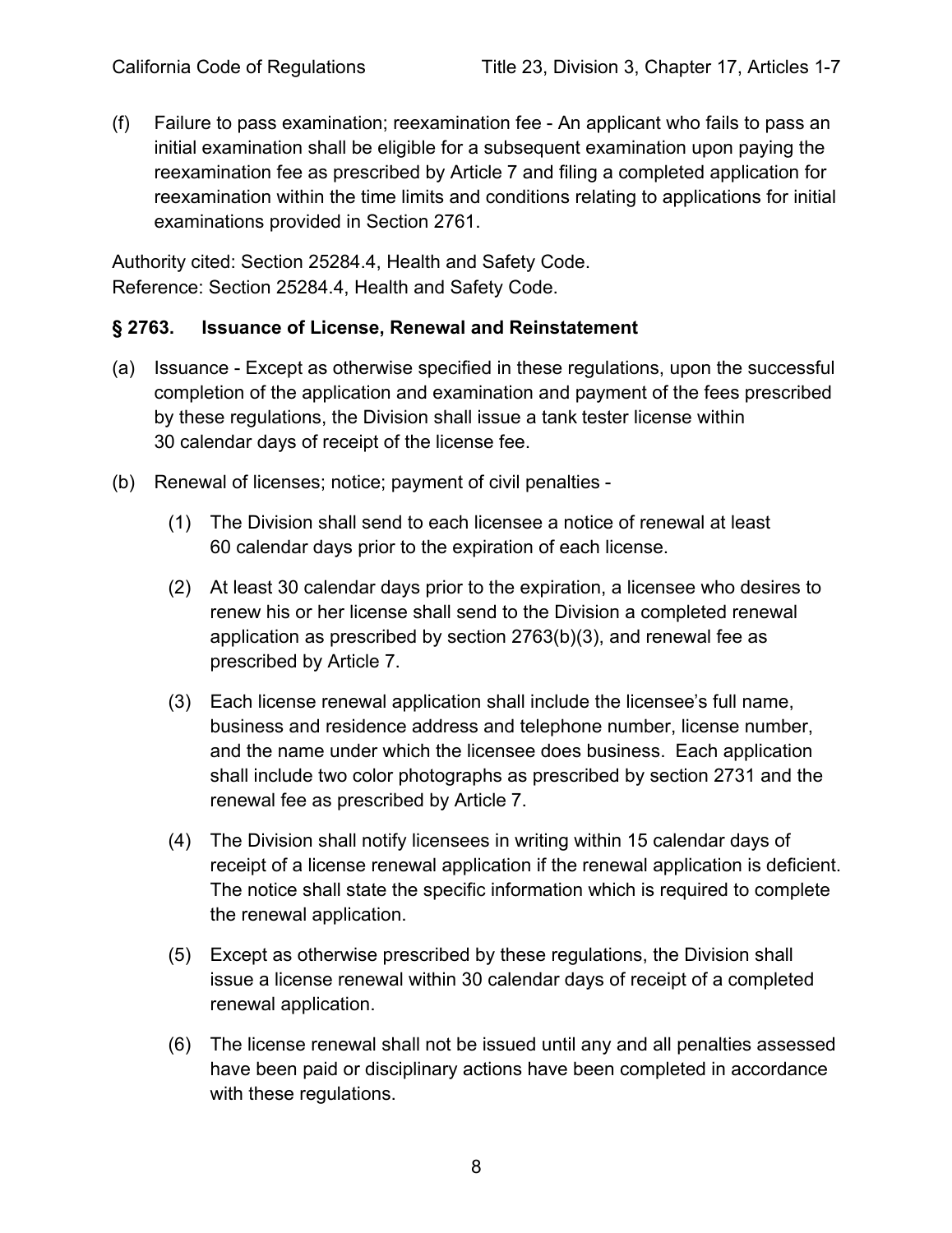- (c) Notification of expiration; cessation of display Upon the expiration of any license issued under these regulations, the holder of the license shall cease to carry or display the license and shall cease to conduct the business of a licensed tank tester.
- (d) Reinstatement following expiration An expired license may be reinstated within one year of the date of expiration upon filing of a reinstatement application and payment of the renewal fee and the reinstatement fee as prescribed by Article 7. The Division shall notify licensees in writing within 30 calendar days of receipt of a reinstatement application if the application is deficient. The notice shall state the specific information which is required to complete the application. A reinstated license shall be issued within 30 calendar days from the date of receipt of the a complete reinstatement application.

The reinstated license shall not be issued until any and all penalties assessed have been paid or until disciplinary actions have been completed. A license which has been expired for more than one year may not be reinstated. The applicant must file an initial application, pass the examination, and meet all of the requirements for an initial license.

- (e) Each license reinstatement application shall state the licensee's full name, business and residence address and telephone numbers, license number, and the name under which the licensee does business Each application shall include two color photographs as prescribed by section 2731 and the reinstatement and renewal fees as prescribed by Article 7.
- (f) Suspended license; expiration and renewal; restrictions on activities A suspended tank tester license is subject to expiration and shall be renewed as provided in this article; however, renewal of the license does not entitle the licensee, while the license remains suspended and until it is reinstated, to engage in the business of a licensed tank tester, or in any other activity or conduct in violation of the order or judgment by which the license was suspended.
- (g) Revoked license A revoked license may not be renewed or reinstated.
- (h) Assignment A license issued under these regulations is not assignable.
- (i) License denial; grounds A license may be denied by the Division pursuant to the provisions of section 2773.
- (j) Replacement of lost, stolen or destroyed licenses A license which has been lost, stolen or destroyed may be replaced by the Division. A licensee may request a duplicate license by submitting a written statement of facts describing the loss,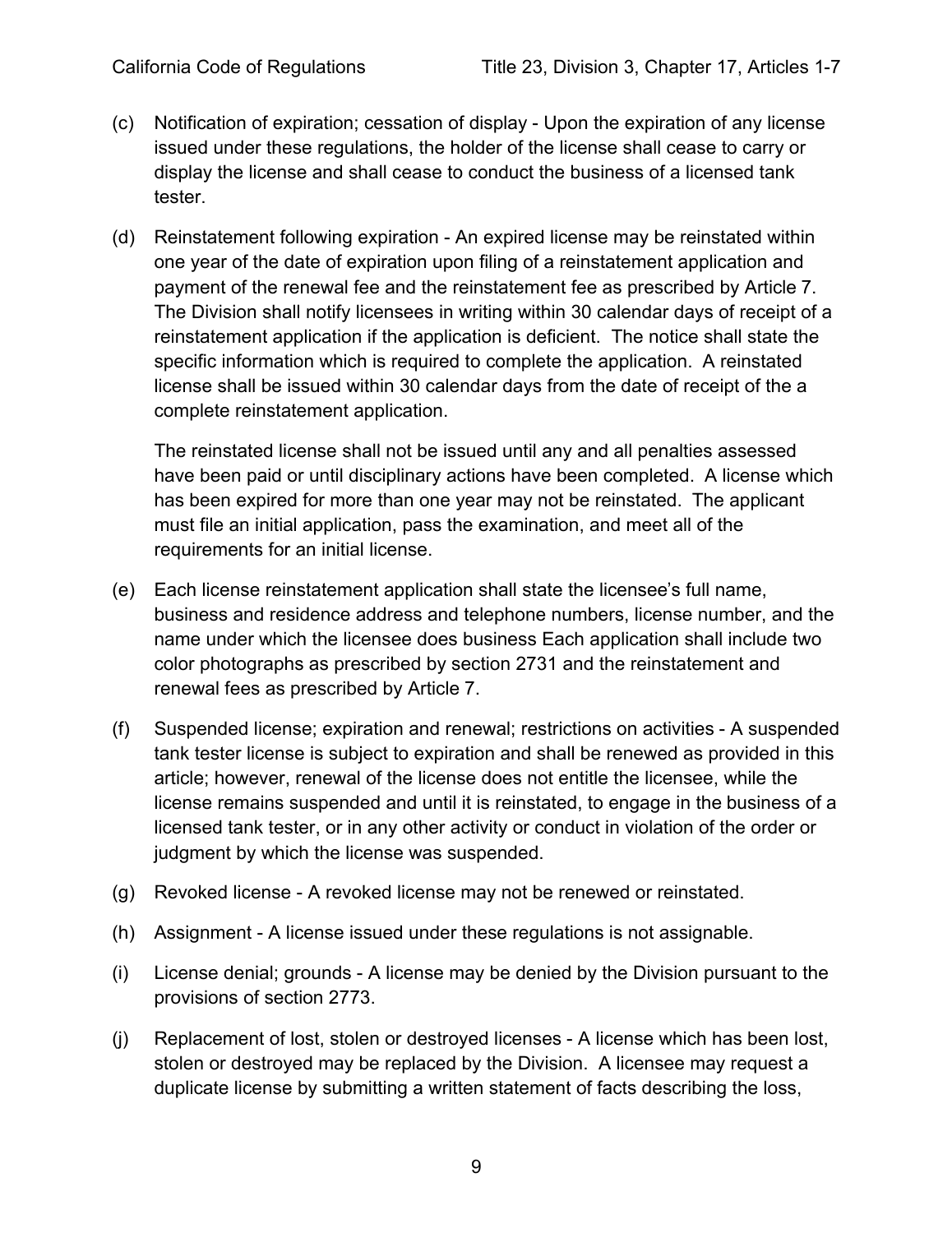theft, or destruction of the license and by submitting two color photographs as prescribed by section 2731 and the duplicate license fee prescribed by Article 7.

Authority cited: Section 25284.4, Health and Safety Code. Reference: Section 25284.4, Health and Safety Code.

## <span id="page-12-0"></span>**Article 5. Conduct of Business and Prohibited Acts**

## <span id="page-12-1"></span>**§ 2770. Notice of Change of Address**

A licensee shall notify the Division of any change of his or her residence and business addresses and telephone numbers within 30 calendar days after the change.

Authority cited: Section 25284.4, Health and Safety Code. Reference: Section 25284.4, Health and Safety Code.

## <span id="page-12-2"></span>**§ 2770.5. Name and License Number on Tank Test Reports**

A licensee who personally conducts a tank or piping integrity test shall complete and sign the resulting report in accordance with the provisions of section 2643(g) of Article 4 of Chapter 16 and shall include his or her license number on the report.

Authority cited: Section 25284.4, Health and Safety Code. Reference: Section 25284.4, Health and Safety Code.

## <span id="page-12-3"></span>**§ 2771. Liability of Licensee; Employee Records; Completion of Training for Testing Method Used**

- (a) A licensee shall at all times be responsible for the conduct and performance of those under the licensee's direct and personal supervision when those persons under supervision are acting within the course and scope of their employment as tank testers.
- (b) Each licensee shall maintain a record of the following information for each underground storage tank which he or she personally tested:
	- (1) name, address and telephone number of the tank owner or operator, physical address of the underground storage tank, and dates when the tank or piping test service was provided;
	- (2) all information and data collected and reports prepared in the course of performing service as a tank tester, including but not limited to raw data, calculations and reports;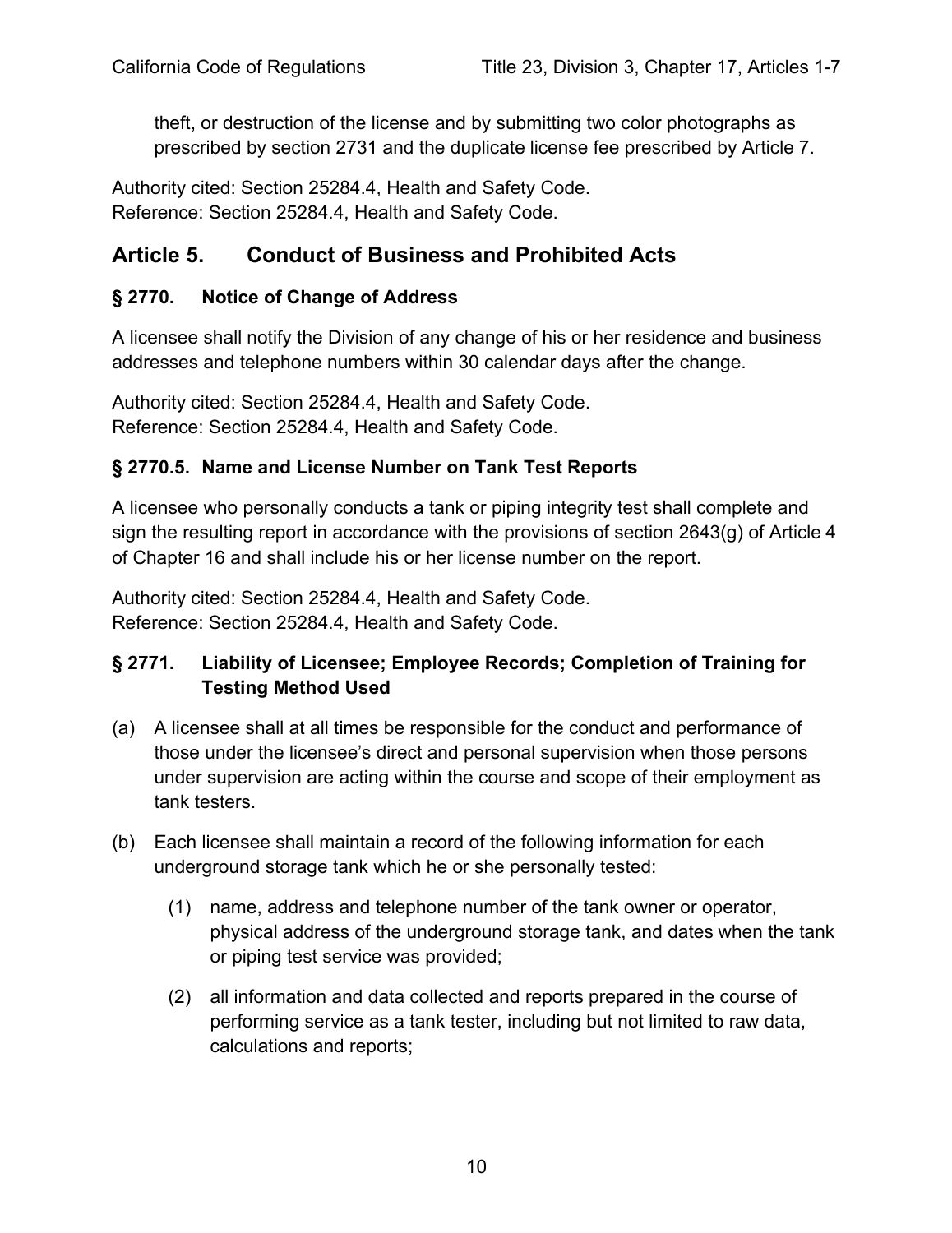- (3) a list of persons working under the direct and personal supervision of the licensee including dates when the tank or piping test was performed.
- (c) Each licensee shall have completed training from a manufacturer for each test method used prior to using any test method. The licensee shall submit to the Office of Tank Tester Licensing, a certificate of completion or other proof of training issued by the manufacturer, before using the test method or equipment.

Authority cited: Section 25284.4, Health and Safety Code. Reference: Section 25284.4, Health and Safety Code.

## <span id="page-13-0"></span>**§ 2772. Record Retention Period**

Records, including those described in section 2771, shall be retained for a period of at least three years. These records shall be available for inspection by the Division and its agents upon demand, and copies thereof, and information pertaining thereto or therein, shall be submitted to the Division upon demand.

Authority cited: Section 25284.4, Health and Safety Code. Reference: Section 25284.4, Health and Safety Code.

## <span id="page-13-1"></span>**§ 2773. Grounds for Disciplinary Action**

A tank tester may be liable civilly and in addition may be subject to administrative sanctions including, but not limited to, notices of warning, letters of caution, fine assessments, denial, suspension, probation, or revocation of his or her license in accordance with sections 25284.4(g) and (h) of the Health and Safety Code for performing or causing another to perform, any of the following acts:

- (a) willfully or negligently violating, causing, or allowing the violation of the provisions of Chapters 16 and 17;
- (b) willfully or negligently failing to exercise direct and personal supervision over an unlicensed employee, associate, assistant, or agent during any phase of tank or piping integrity testing;
- (c) without regard to intent or negligence, using or permitting a licensed or unlicensed employee, associate, or agent to use any tank or piping test method or equipment which is demonstrated to be unsafe or which does not meet the requirements of section 2643 of Chapter 16;
- (d) submitting false or misleading information in connection with an application for license or engaging in fraudulent or dishonest activity during the course of an examination for licensure;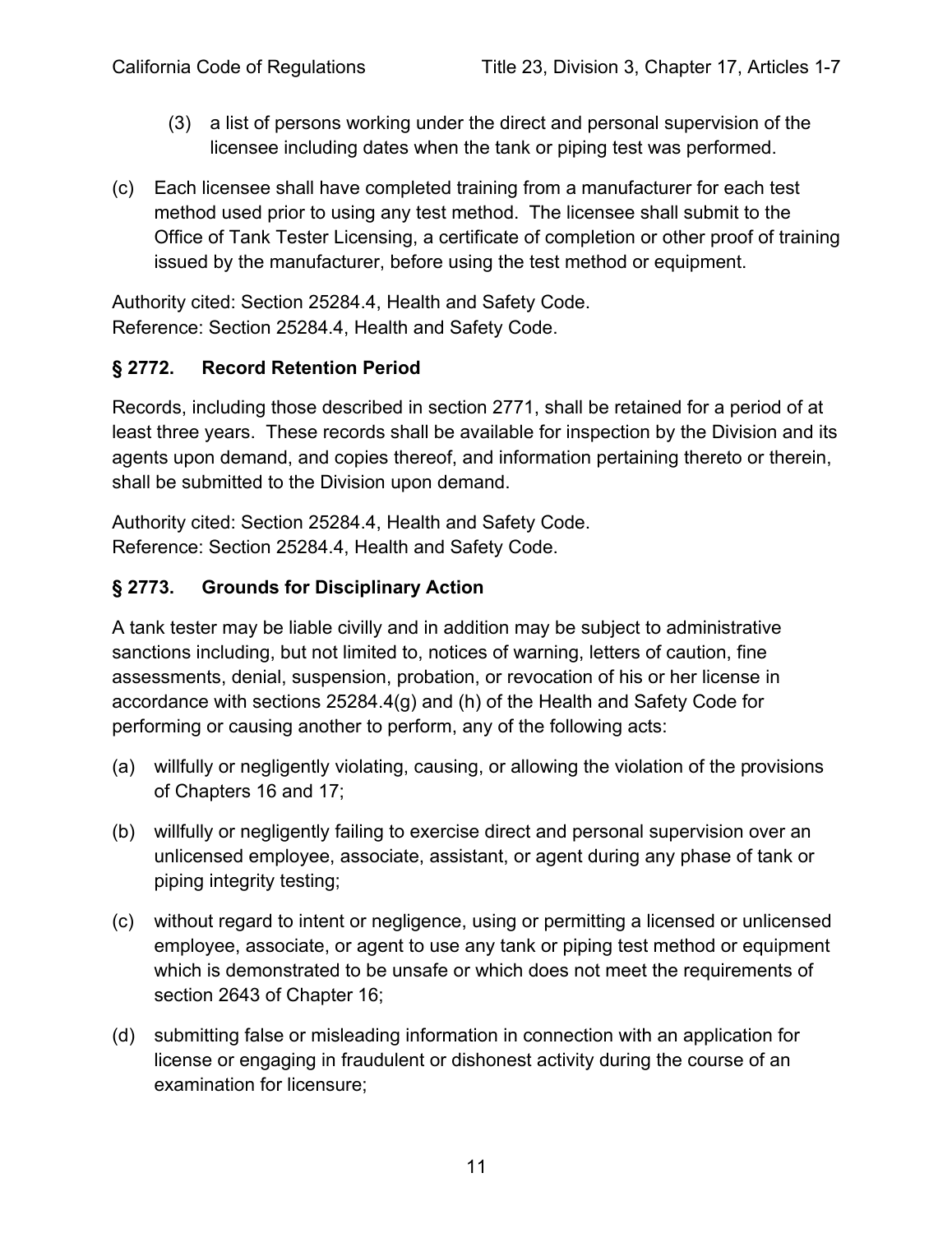- (e) using fraud or deception in the course of doing business as a tank tester,
- (f) failing to follow standard procedures set by the manufacturer of the equipment used and which were included in evaluating the equipment for conformance with EPA standards.
- (g) failing to maintain competence in the test method and procedures for which the tank tester received training and which the tank tester uses to test tanks and associated piping;
- (h) failing to use tank and piping test methods or equipment that has been determined to meet performance standards set by federal regulations in 40 CFR 280.40, 280.43, and 280.44;
- (i) failing to notify the Division within 30 calendar days of any change of residence or business address and telephone numbers;
- (j) failing to include the licensee's name, address, and license number in any advertisement as defined in section 2731;
- (k) aiding or abetting an unlicensed tank tester or assigning a license as defined in section 2731;
- (l) failing to possess, while performing services, a license which shall be presented upon demand to the tank owner or operator, the Division or its agents or any state or local official;
- (m) failing to keep and maintain complete and correct records as described in sections 2771 and 2772;
- (n) violating section 17500 of the Business and Professions Code;
- (o) failing to have successfully completed training from a manufacturer of tank or piping test equipment in the test method being used by the licensee prior to using the test method; and
- (p) using tank or piping test equipment and procedures which do not meet the requirements of Article 4 of Chapter 16.

Authority cited: Section 25284.4, Health and Safety Code. Reference: Section 25284.4, Health and Safety Code; and Section 17500, Business and Professions Code.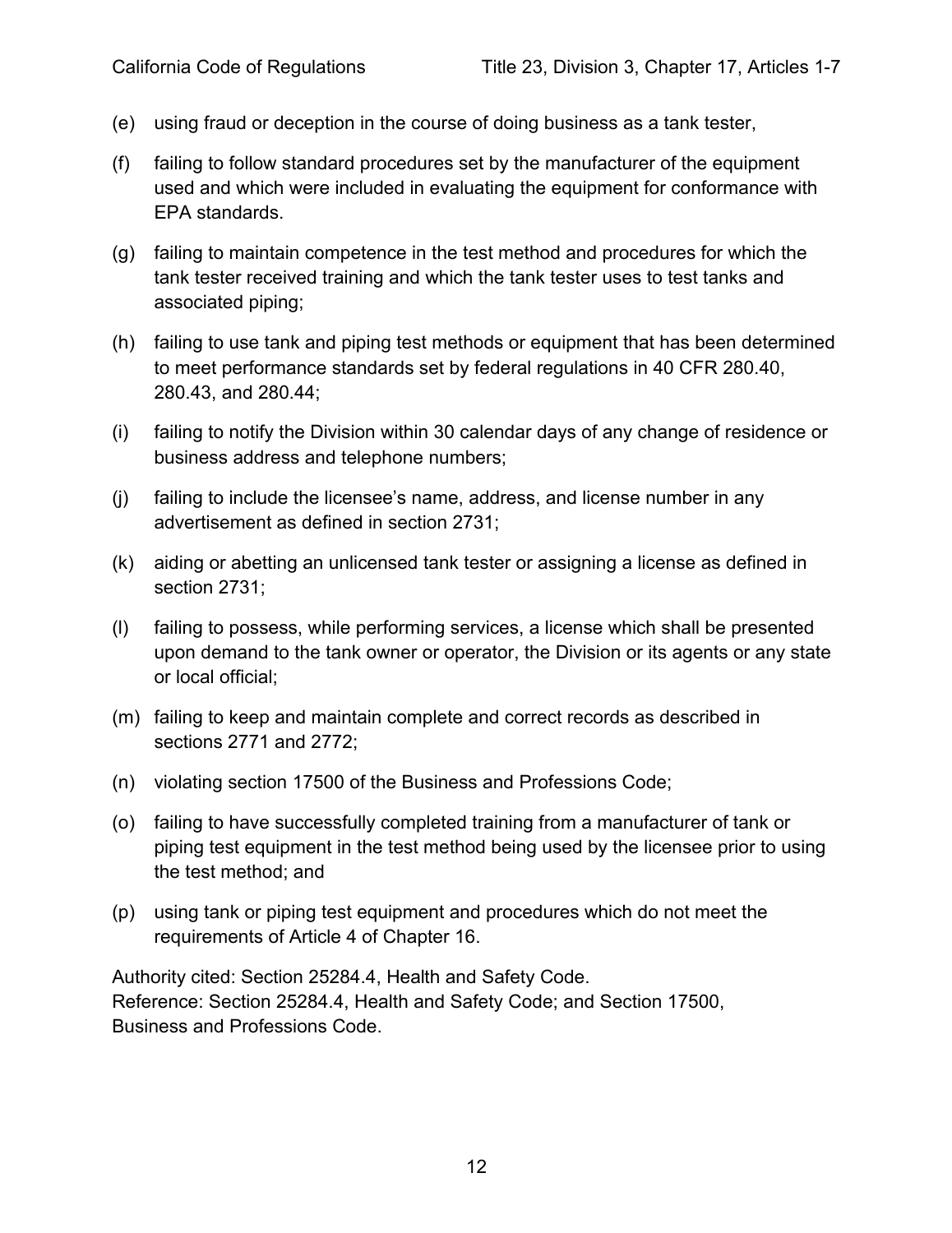## <span id="page-15-0"></span>**Article 6. Appeals Regarding Disciplinary Action**

## <span id="page-15-1"></span>**§ 2780. Disciplinary Proceedings**

A tank tester may be liable civilly in accordance with section 25284.4(h) of the Health and Safety Code and, in addition, may be subject to administrative sanctions pursuant to section 25284.4(g) of the Health and Safety Code for performing, allowing, or causing another to perform, any of the acts specified in section 2773.

Authority cited: Section 25284.4, Health and Safety Code. Reference: Section 25284.4, Health and Safety Code.

## <span id="page-15-2"></span>**§ 2781. Action by Division**

A licensee or applicant for licensure (hereafter referred to as "appellant" for the purposes of this Article) who wishes to appeal any discretionary decision made by the Office of Tank Tester Licensing or any violation of the time periods set forth in Article 4 may ask for a review by the Division Chief. The request for review must be in writing and must be postmarked within 30 calendar days of the announcement of examination results or notification of an Office of Tank Tester Licensing decision or violation of the time periods set forth in Article 4. The request for review must be accompanied by all evidence the appellant wishes to be considered by the Division Chief and by the State Water Board in any subsequent review.

The Division Chief shall review all evidence and the decision of the Office of Tank Tester Licensing and shall affirm, rescind, or modify the decision. The Division Chief's determination shall be in writing, labeled as the Division Chief's determination and shall inform the appellant that the determination is final and conclusive unless, within 30 calendar days from the date of receipt of the determination, the appellant requests a review by the State Water Board.

Authority cited: Section 25284.4, Health and Safety Code. Reference: Section 25284.4, Health and Safety Code.

## <span id="page-15-3"></span>**§ 2782. Requests for Review by the State Water Board**

- (a) A request for review by the State Water Board shall contain but not be limited to the following:
	- (1) name and address of the appellant;
	- (2) a copy of the Office of Tank Tester Licensing decision and the Division Chief's determination which the State Water Board is requested to review;
	- (3) the manner in which the petitioner is aggrieved;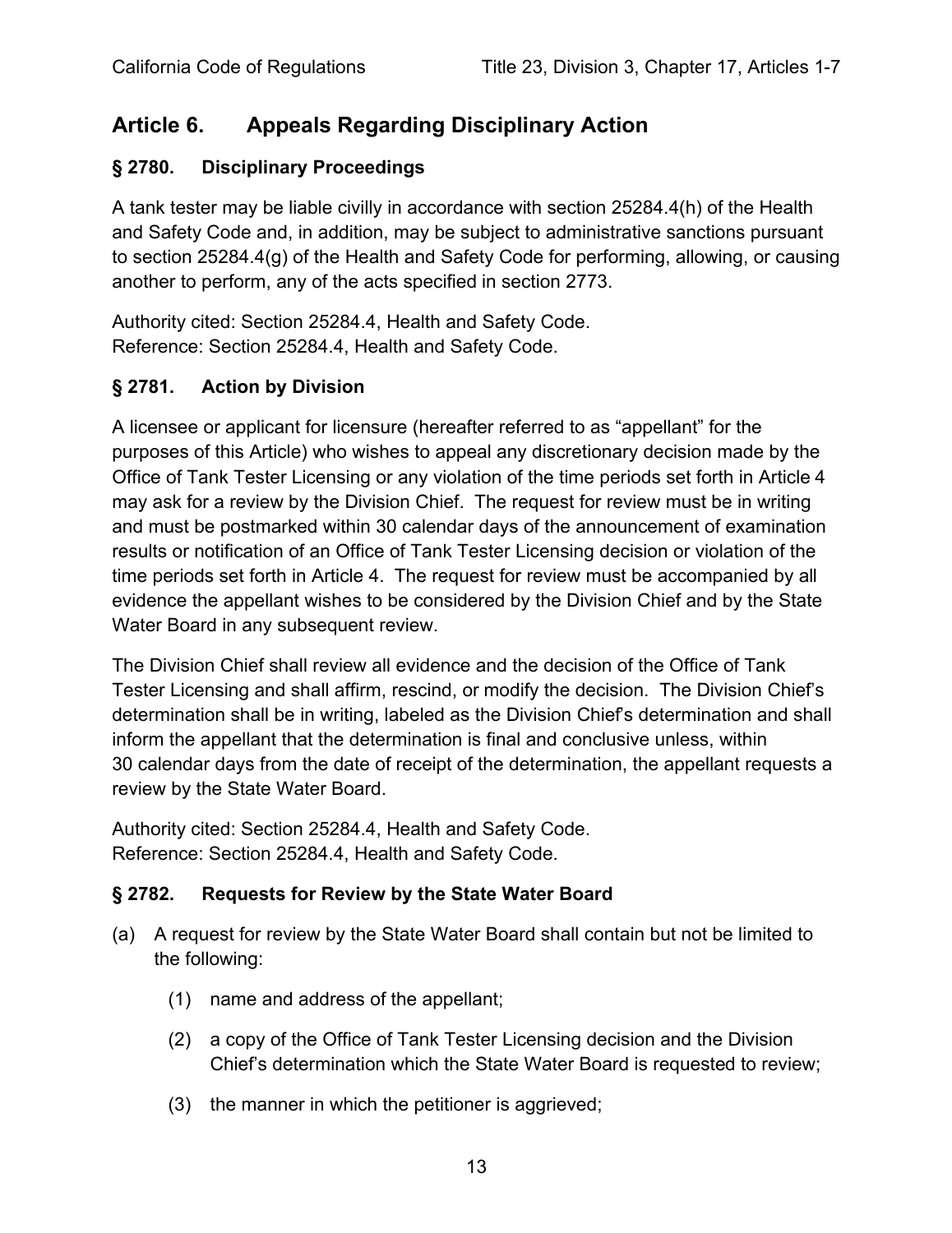- (4) the specific action which the appellant wishes the State Water Board to take;
- (5) a copy of the evidence presented to the Division Chief prior to the determination.
- (b) The appellant may make a written request for a hearing before the State Water Board for the purpose of presenting evidence not provided to the Division Chief.

Any request to present evidence not provided to the Division Chief must include a statement as to why the evidence was not presented to the Division Chief for review.

Authority cited: Section 25284.4, Health and Safety Code. Reference: Section 25284.4, Health and Safety Code.

## <span id="page-16-0"></span>**§ 2783. Deficient Requests for Review**

Upon receipt by the State Water Board of a request for review which does not comply with the provisions of section 2782, the State Water Board shall notify the appellant in what respect the request for review is deficient and the time within which an amended request for review may be filed. If a properly amended request is not received by the State Water Board within the time allowed, the request shall be denied unless good cause is shown for an extension of time.

Authority cited: Section 25284.4, Health and Safety Code. Reference: Section 25284.4, Health and Safety Code.

## <span id="page-16-1"></span>**§ 2784. Recommendation by the Division Chief**

A copy of the request for review and any accompanying evidence and statement(s) shall be sent to the Division Chief. The Division Chief shall file a response to the request with the State Water Board within 20 calendar days of the receipt of the request for review.

Authority cited: Section 25284.4, Health and Safety Code. Reference: Section 25284.4, Health and Safety Code.

## <span id="page-16-2"></span>**§ 2785. Action by the State Water Board**

- (a) The State Water Board may:
	- (1) refuse to review the Division Chief's determination if the request for review is not filed in accordance with the provisions of section 2782 and 2783.
	- (2) after review of the petition and the response of the Division Chief: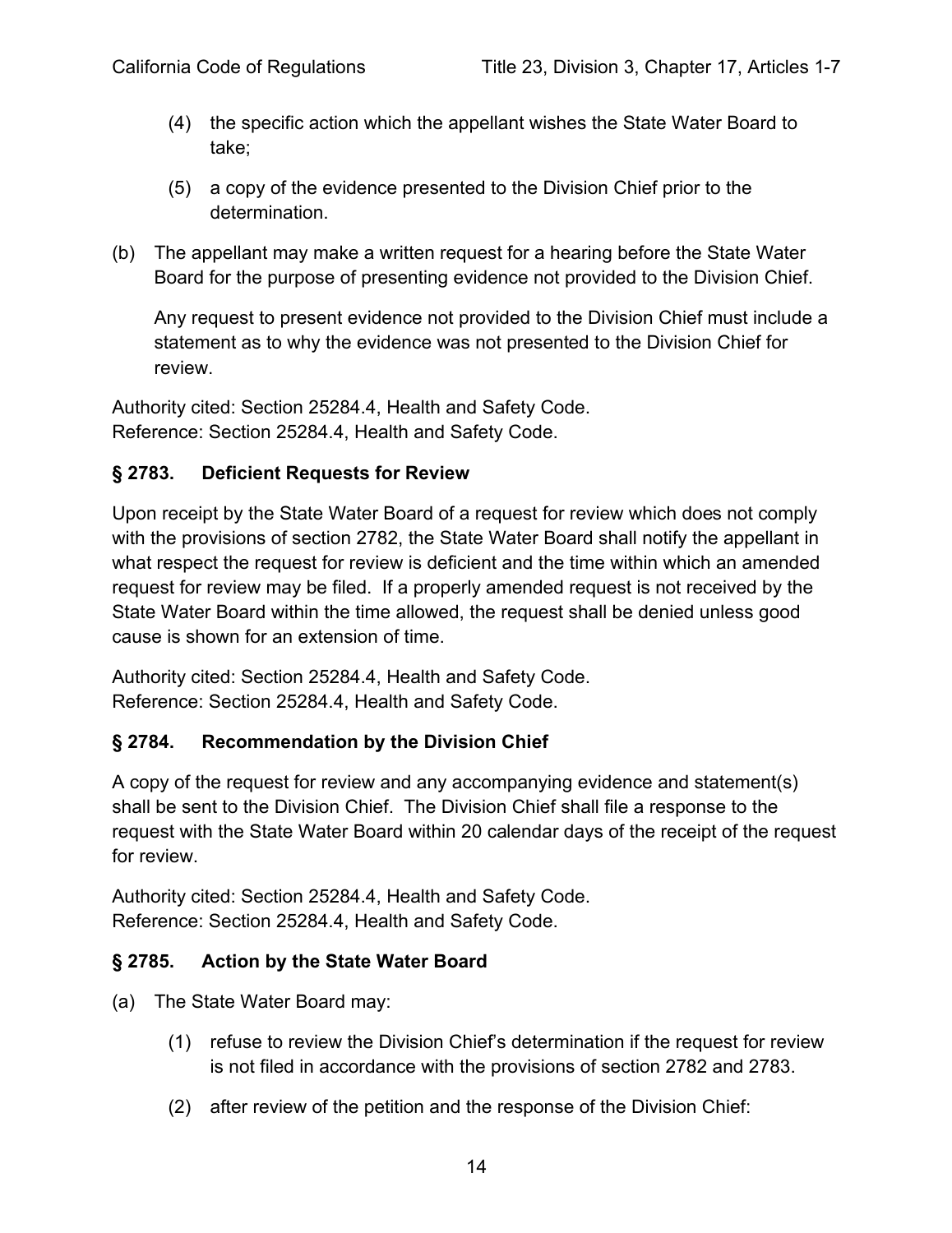- (A) deny the request upon a finding that the Division Chief's determination was proper; or
- (B) set aside or modify the Division Chief's determination; or
- (C) direct the Division to take other specified action.
- (b) Before taking final action, the State Water Board may hold a hearing for the purpose of oral argument or receipt of additional evidence or both; or, the State Water Board may provide for an informal meeting between the appellant, Division staff, and a member of the State Water Board and such other persons as the State Water Board deems necessary for arbitration.
- (c) If a hearing is held, the State Water Board shall give reasonable notice to the appellant, the Division, and other persons as the State Water Board deems appropriate, of the time and place of the hearing and the issues to be considered. The hearing shall be conducted in a manner deemed most suitable for securing all relevant evidence without unnecessary delay.

Authority cited: Section 25284.4, Health and Safety Code. Reference: Section 25284.4, Health and Safety Code.

## <span id="page-17-0"></span>**Article 7. Revenue**

## <span id="page-17-1"></span>**§ 2800. Fees**

- (a) The nonrefundable application fee for an initial tank tester license is one hundred dollars (\$100).
- (b) The examination fee for a tank tester license is two hundred dollars (\$200).
- (c) The examination fee for a tank tester shall not exceed six hundred dollars (\$600).
- (d) The nonrefundable reexamination fee is two hundred dollars (\$200).
- (e) The license renewal fee for a tank tester shall not exceed six hundred dollars (\$600).
- (f) The license reinstatement fee is two hundred dollars (\$200).
- (g) The fee for a duplicate license, to replace a lost, stolen or destroyed license is ten dollars (\$10).
- (h) The fee for the cost of a certified copy of any license or a certification of licensure is five dollars (\$5).